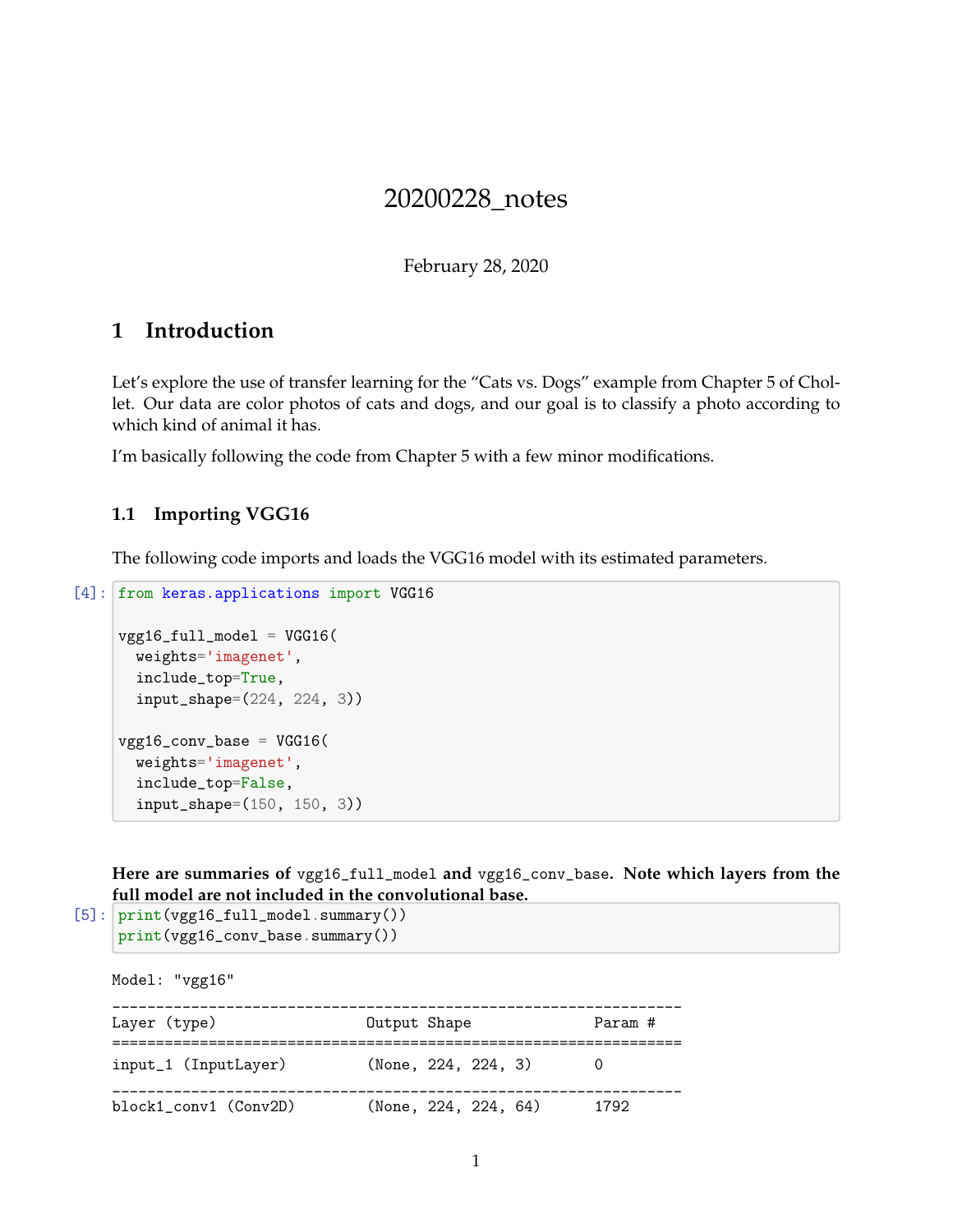\_\_\_\_\_\_\_\_\_\_\_\_\_\_\_\_\_\_\_\_\_\_\_\_\_\_\_\_\_\_\_\_\_\_\_\_\_\_\_\_\_\_\_\_\_\_\_\_\_\_\_\_\_\_\_\_\_\_\_\_\_\_\_\_\_ block1\_conv2 (Conv2D) (None, 224, 224, 64) 36928 \_\_\_\_\_\_\_\_\_\_\_\_\_\_\_\_\_\_\_\_\_\_\_\_\_\_\_\_\_\_\_\_\_\_\_\_\_\_\_\_\_\_\_\_\_\_\_\_\_\_\_\_\_\_\_\_\_\_\_\_\_\_\_\_\_ block1\_pool (MaxPooling2D) (None, 112, 112, 64) 0 \_\_\_\_\_\_\_\_\_\_\_\_\_\_\_\_\_\_\_\_\_\_\_\_\_\_\_\_\_\_\_\_\_\_\_\_\_\_\_\_\_\_\_\_\_\_\_\_\_\_\_\_\_\_\_\_\_\_\_\_\_\_\_\_\_ block2\_conv1 (Conv2D) (None, 112, 112, 128) 73856 \_\_\_\_\_\_\_\_\_\_\_\_\_\_\_\_\_\_\_\_\_\_\_\_\_\_\_\_\_\_\_\_\_\_\_\_\_\_\_\_\_\_\_\_\_\_\_\_\_\_\_\_\_\_\_\_\_\_\_\_\_\_\_\_\_ block2\_conv2 (Conv2D) (None, 112, 112, 128) 147584 \_\_\_\_\_\_\_\_\_\_\_\_\_\_\_\_\_\_\_\_\_\_\_\_\_\_\_\_\_\_\_\_\_\_\_\_\_\_\_\_\_\_\_\_\_\_\_\_\_\_\_\_\_\_\_\_\_\_\_\_\_\_\_\_\_ block2\_pool (MaxPooling2D) (None, 56, 56, 128) 0 \_\_\_\_\_\_\_\_\_\_\_\_\_\_\_\_\_\_\_\_\_\_\_\_\_\_\_\_\_\_\_\_\_\_\_\_\_\_\_\_\_\_\_\_\_\_\_\_\_\_\_\_\_\_\_\_\_\_\_\_\_\_\_\_\_ block3\_conv1 (Conv2D) (None, 56, 56, 256) 295168 \_\_\_\_\_\_\_\_\_\_\_\_\_\_\_\_\_\_\_\_\_\_\_\_\_\_\_\_\_\_\_\_\_\_\_\_\_\_\_\_\_\_\_\_\_\_\_\_\_\_\_\_\_\_\_\_\_\_\_\_\_\_\_\_\_ block3\_conv2 (Conv2D) (None, 56, 56, 256) 590080 \_\_\_\_\_\_\_\_\_\_\_\_\_\_\_\_\_\_\_\_\_\_\_\_\_\_\_\_\_\_\_\_\_\_\_\_\_\_\_\_\_\_\_\_\_\_\_\_\_\_\_\_\_\_\_\_\_\_\_\_\_\_\_\_\_ block3\_conv3 (Conv2D) (None, 56, 56, 256) 590080 \_\_\_\_\_\_\_\_\_\_\_\_\_\_\_\_\_\_\_\_\_\_\_\_\_\_\_\_\_\_\_\_\_\_\_\_\_\_\_\_\_\_\_\_\_\_\_\_\_\_\_\_\_\_\_\_\_\_\_\_\_\_\_\_\_ block3\_pool (MaxPooling2D) (None, 28, 28, 256) 0 \_\_\_\_\_\_\_\_\_\_\_\_\_\_\_\_\_\_\_\_\_\_\_\_\_\_\_\_\_\_\_\_\_\_\_\_\_\_\_\_\_\_\_\_\_\_\_\_\_\_\_\_\_\_\_\_\_\_\_\_\_\_\_\_\_ block4\_conv1 (Conv2D) (None, 28, 28, 512) 1180160 \_\_\_\_\_\_\_\_\_\_\_\_\_\_\_\_\_\_\_\_\_\_\_\_\_\_\_\_\_\_\_\_\_\_\_\_\_\_\_\_\_\_\_\_\_\_\_\_\_\_\_\_\_\_\_\_\_\_\_\_\_\_\_\_\_ block4\_conv2 (Conv2D) (None, 28, 28, 512) 2359808 \_\_\_\_\_\_\_\_\_\_\_\_\_\_\_\_\_\_\_\_\_\_\_\_\_\_\_\_\_\_\_\_\_\_\_\_\_\_\_\_\_\_\_\_\_\_\_\_\_\_\_\_\_\_\_\_\_\_\_\_\_\_\_\_\_ block4\_conv3 (Conv2D) (None, 28, 28, 512) 2359808 \_\_\_\_\_\_\_\_\_\_\_\_\_\_\_\_\_\_\_\_\_\_\_\_\_\_\_\_\_\_\_\_\_\_\_\_\_\_\_\_\_\_\_\_\_\_\_\_\_\_\_\_\_\_\_\_\_\_\_\_\_\_\_\_\_ block4\_pool (MaxPooling2D) (None, 14, 14, 512) 0 \_\_\_\_\_\_\_\_\_\_\_\_\_\_\_\_\_\_\_\_\_\_\_\_\_\_\_\_\_\_\_\_\_\_\_\_\_\_\_\_\_\_\_\_\_\_\_\_\_\_\_\_\_\_\_\_\_\_\_\_\_\_\_\_\_ block5\_conv1 (Conv2D) (None, 14, 14, 512) 2359808 \_\_\_\_\_\_\_\_\_\_\_\_\_\_\_\_\_\_\_\_\_\_\_\_\_\_\_\_\_\_\_\_\_\_\_\_\_\_\_\_\_\_\_\_\_\_\_\_\_\_\_\_\_\_\_\_\_\_\_\_\_\_\_\_\_ block5\_conv2 (Conv2D) (None, 14, 14, 512) 2359808 \_\_\_\_\_\_\_\_\_\_\_\_\_\_\_\_\_\_\_\_\_\_\_\_\_\_\_\_\_\_\_\_\_\_\_\_\_\_\_\_\_\_\_\_\_\_\_\_\_\_\_\_\_\_\_\_\_\_\_\_\_\_\_\_\_ block5\_conv3 (Conv2D) (None, 14, 14, 512) 2359808 \_\_\_\_\_\_\_\_\_\_\_\_\_\_\_\_\_\_\_\_\_\_\_\_\_\_\_\_\_\_\_\_\_\_\_\_\_\_\_\_\_\_\_\_\_\_\_\_\_\_\_\_\_\_\_\_\_\_\_\_\_\_\_\_\_ block5\_pool (MaxPooling2D) (None, 7, 7, 512) 0 \_\_\_\_\_\_\_\_\_\_\_\_\_\_\_\_\_\_\_\_\_\_\_\_\_\_\_\_\_\_\_\_\_\_\_\_\_\_\_\_\_\_\_\_\_\_\_\_\_\_\_\_\_\_\_\_\_\_\_\_\_\_\_\_\_ flatten (Flatten) (None, 25088) 0 \_\_\_\_\_\_\_\_\_\_\_\_\_\_\_\_\_\_\_\_\_\_\_\_\_\_\_\_\_\_\_\_\_\_\_\_\_\_\_\_\_\_\_\_\_\_\_\_\_\_\_\_\_\_\_\_\_\_\_\_\_\_\_\_\_ fc1 (Dense) (None, 4096) 102764544 \_\_\_\_\_\_\_\_\_\_\_\_\_\_\_\_\_\_\_\_\_\_\_\_\_\_\_\_\_\_\_\_\_\_\_\_\_\_\_\_\_\_\_\_\_\_\_\_\_\_\_\_\_\_\_\_\_\_\_\_\_\_\_\_\_ fc2 (Dense) (None, 4096) 16781312 \_\_\_\_\_\_\_\_\_\_\_\_\_\_\_\_\_\_\_\_\_\_\_\_\_\_\_\_\_\_\_\_\_\_\_\_\_\_\_\_\_\_\_\_\_\_\_\_\_\_\_\_\_\_\_\_\_\_\_\_\_\_\_\_\_ predictions (Dense) (None, 1000) 4097000 ================================================================= Total params: 138,357,544 Trainable params: 138,357,544 Non-trainable params: 0 \_\_\_\_\_\_\_\_\_\_\_\_\_\_\_\_\_\_\_\_\_\_\_\_\_\_\_\_\_\_\_\_\_\_\_\_\_\_\_\_\_\_\_\_\_\_\_\_\_\_\_\_\_\_\_\_\_\_\_\_\_\_\_\_\_ None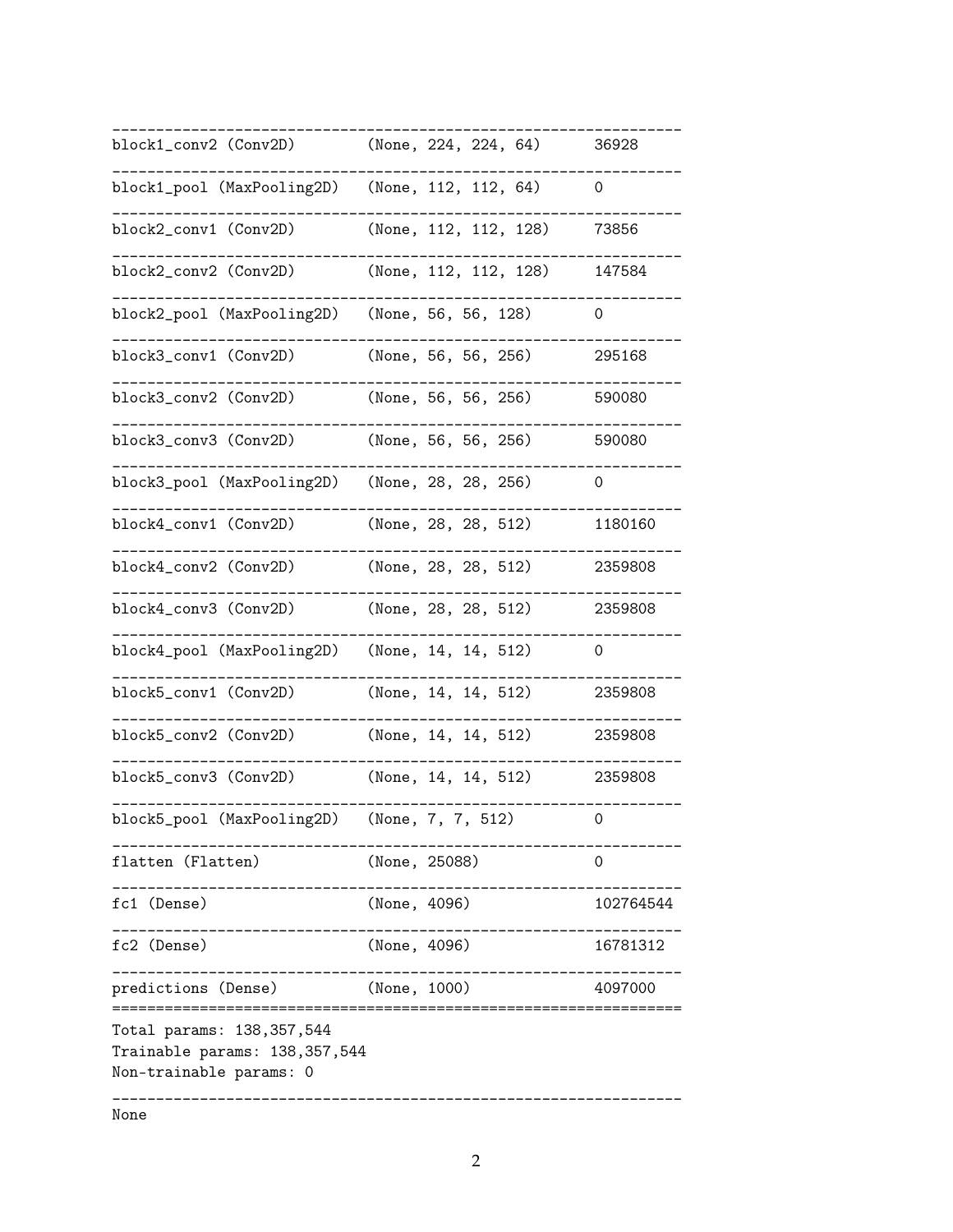Model: "vgg16"

| Layer (type)                                                                        | Output Shape |                      | Param # |
|-------------------------------------------------------------------------------------|--------------|----------------------|---------|
| input_2 (InputLayer)                                                                |              | (None, 150, 150, 3)  | O       |
| block1_conv1 (Conv2D)                                                               |              | (None, 150, 150, 64) | 1792    |
| block1_conv2 (Conv2D)                                                               |              | (None, 150, 150, 64) | 36928   |
| block1_pool (MaxPooling2D)                                                          |              | (None, 75, 75, 64)   | 0       |
| block2_conv1 (Conv2D)                                                               |              | (None, 75, 75, 128)  | 73856   |
| block2_conv2 (Conv2D)                                                               |              | (None, 75, 75, 128)  | 147584  |
| block2_pool (MaxPooling2D)                                                          |              | (None, 37, 37, 128)  | 0       |
| block3_conv1 (Conv2D)                                                               |              | (None, 37, 37, 256)  | 295168  |
| block3_conv2 (Conv2D)                                                               |              | (None, 37, 37, 256)  | 590080  |
| block3_conv3 (Conv2D)                                                               |              | (None, 37, 37, 256)  | 590080  |
| block3_pool (MaxPooling2D)                                                          |              | (None, 18, 18, 256)  | 0       |
| block4_conv1 (Conv2D)                                                               |              | (None, 18, 18, 512)  | 1180160 |
| block4_conv2 (Conv2D)                                                               |              | (None, 18, 18, 512)  | 2359808 |
| block4_conv3 (Conv2D)                                                               |              | (None, 18, 18, 512)  | 2359808 |
| block4_pool (MaxPooling2D)                                                          |              | (None, 9, 9, 512)    | 0       |
| block5_conv1(Conv2D)                                                                |              | (None, 9, 9, 512)    | 2359808 |
| block5_conv2(Conv2D)                                                                |              | (None, 9, 9, 512)    | 2359808 |
| block5_conv3 (Conv2D)                                                               |              | (None, 9, 9, 512)    | 2359808 |
| block5_pool (MaxPooling2D) (None, 4, 4, 512)                                        |              |                      | 0       |
| Total params: 14,714,688<br>Trainable params: 14,714,688<br>Non-trainable params: 0 |              |                      |         |
| None                                                                                |              |                      |         |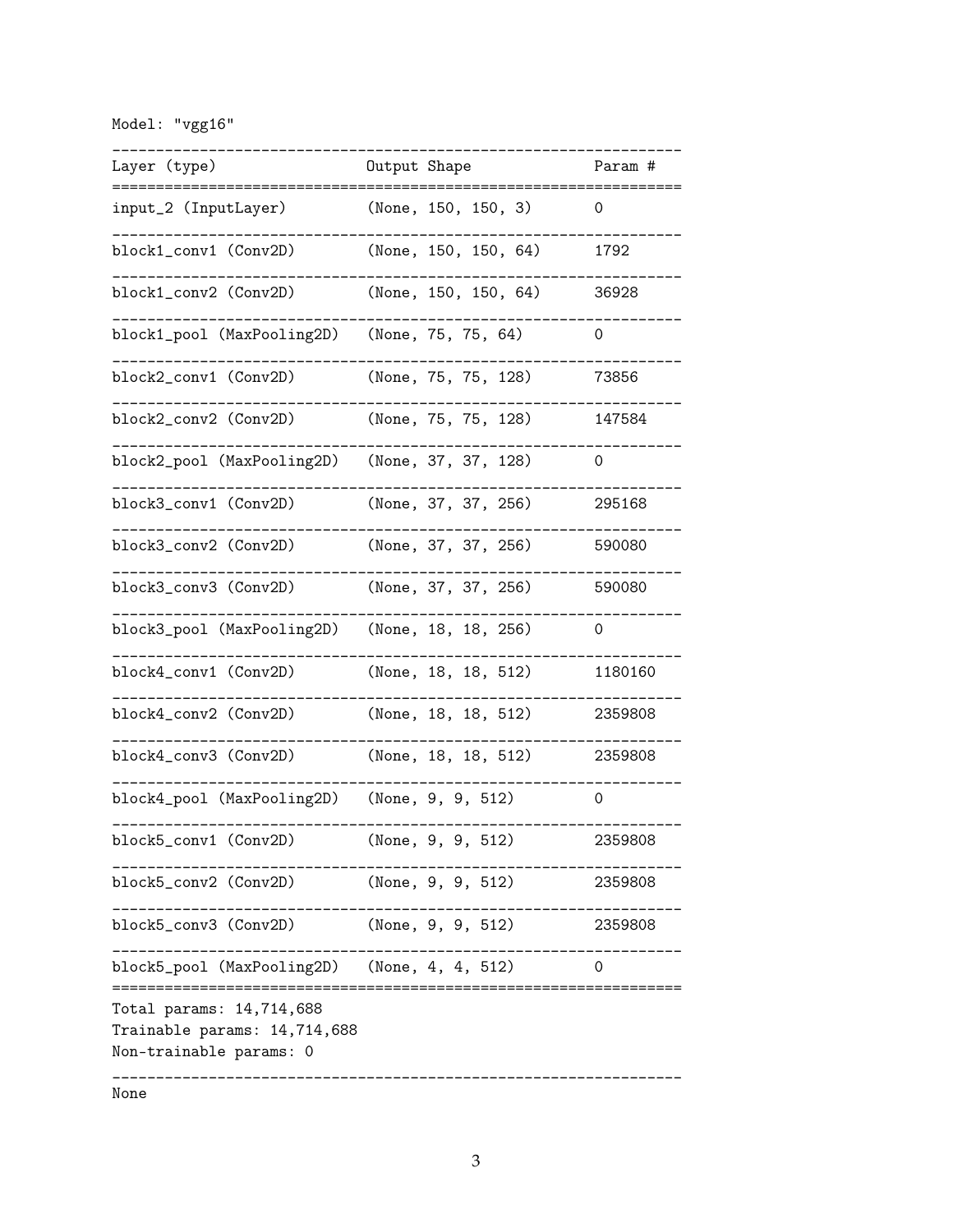#### **1.2 Approach 1: Feature Extraction**

We do three steps: 1. Make "predictions" from the convolutional base. The results are the  $4 \times$  $4 \times 512$  outputs from the last layer of VGG16. 2. Flatten the outputs from VGG16. These are our inputs for a model we will fit, instead of the actual pictures. 3. Fit a model using the image representations from VGG16 as inputs.

```
Step 1: "predictions" from the convolutional base.
```

```
[10]: datagen = ImageDataGenerator(rescale=1./255)
      batch_size = 20def extract_features(directory, sample_count):
          features = np \cdot zeros(shape=(sample_count, 4, 4, 512))labels = np.zeros(shape=(sample_count))
          generator = datagen.flow\_from_directory(directory,
              target_size=(150, 150),
              batch_size=batch_size,
              class_mode='binary')
          i = 0for inputs_batch, labels_batch in generator:
              features_batch = vgg16_conv_base.predict(inputs_batch)
              features[i * batch_size : (i + 1) * batch_size] = features_batch
              labels[i * batch_size : (i + 1) * batch_size] = labels_batchi \neq 1if i * batch_size \geq samemath>sample_count:
                  break
          return features, labels
      train_features, train_labels = extract_features(train_dir, 2000)
      validation_features, validation_labels = extract_features(validation_dir, 1000)
      test_features, test_labels = extract_features(test_dir, 1000)
```
Found 2000 images belonging to 2 classes. Found 1000 images belonging to 2 classes. Found 1000 images belonging to 2 classes.

#### **Step 2: Flatten**

```
[0]: train_features = np.reshape(train_features, (2000, 4 * 4 * 512))
     validation_features = np.reshape(validation_features, (1000, 4 * 4 * 512))
     test_features = np.reshape(test_features, (1000, 4 * 4 * 512))
```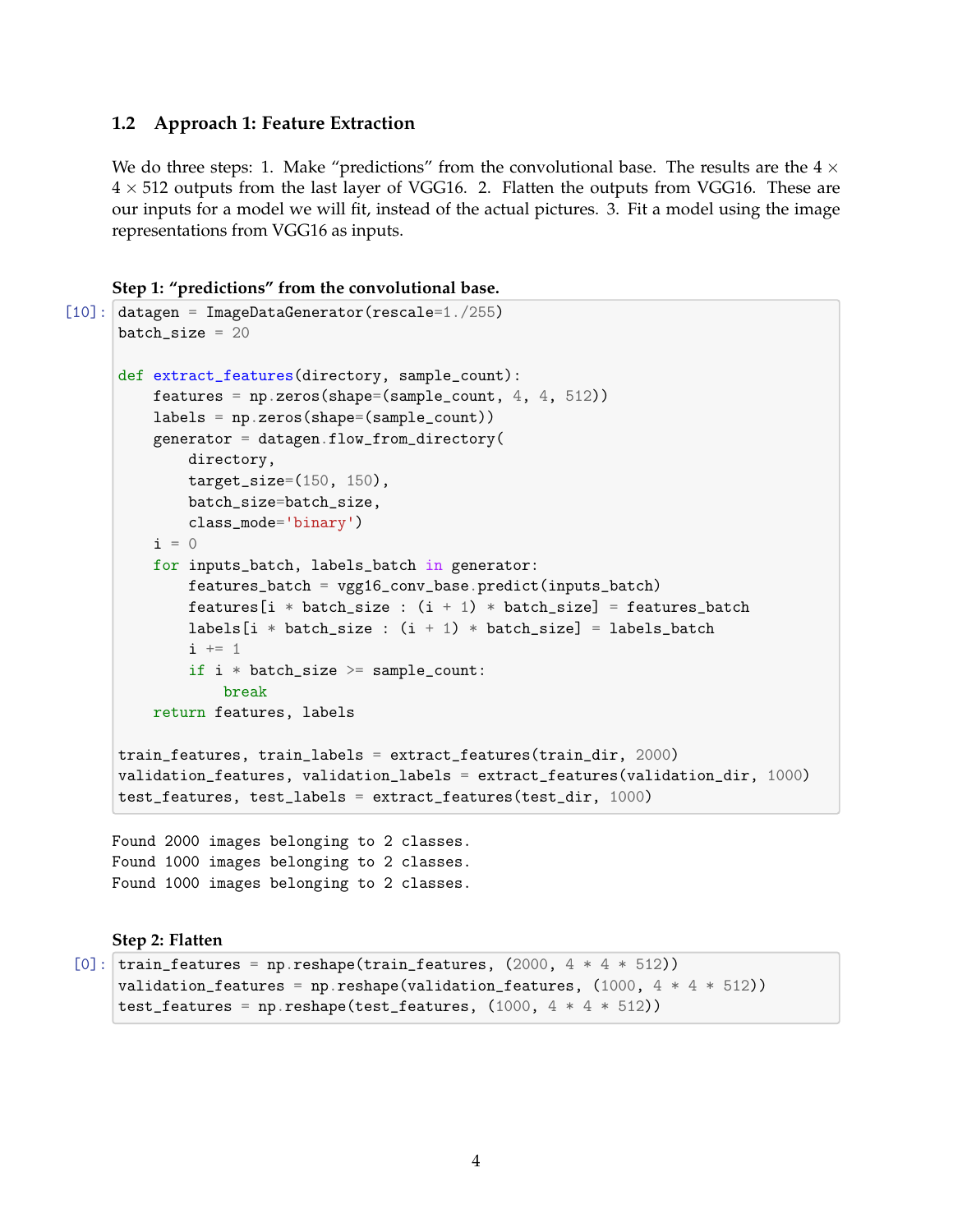**Step 3: Fit a model that takes activations from last convolutional layer of VGG16 as inputs**

```
[12]: model = models. Sequential()
      model.add(layers.Dense(256, activation='relu', input_dim=4 * 4 * 512))
      model.add(layers.Dropout(0.5))
      model.add(layers.Dense(1, activation='sigmoid'))
      model.compile(optimizer=optimizers.RMSprop(lr=2e-5),
                    loss='binary_crossentropy',
                    metrics=['acc'])
     history = model.fit(train_features, train_labels,
                          epochs=30,
                          batch_size=20,
                          validation_data=(validation_features, validation_labels))
```

```
Train on 2000 samples, validate on 1000 samples
Epoch 1/30
2000/2000 [==============================] - 1s 501us/step - loss: 0.6048 - acc:
0.6745 - val_loss: 0.4512 - val_acc: 0.8210
```
... a bunch of epochs...

Epoch 30/30 2000/2000 [==============================] - 1s 302us/step - loss: 0.0873 - acc: 0.9745 - val\_loss: 0.2380 - val\_acc: 0.9030



Training and validation accuracy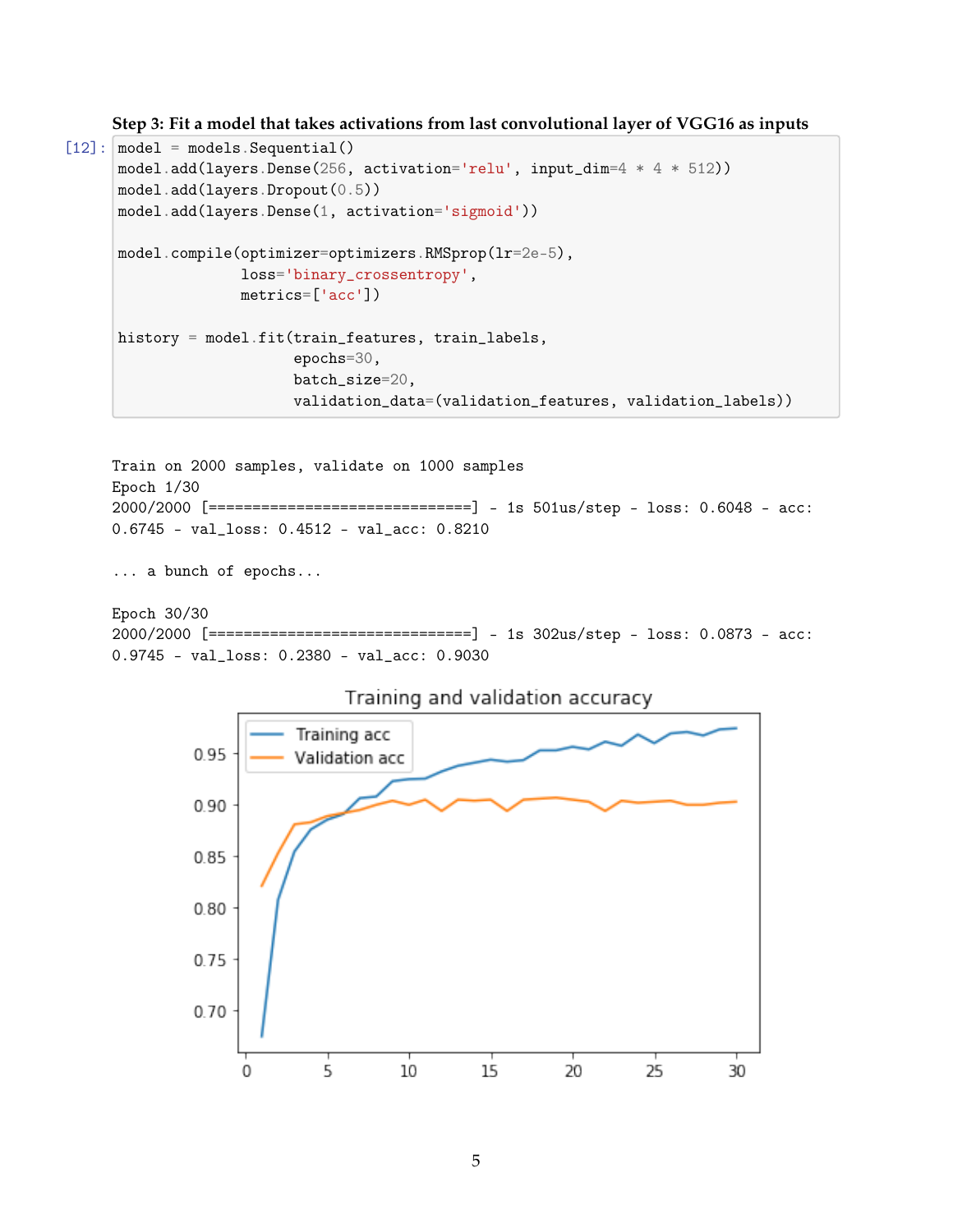### **1.3 Approach 2: Transfer Learning**

We do this by directly adding dense layers onto the VGG16 convolutional base. We update weights only for the new dense layers.

```
[0]: | model = models. Sequential()
    model.add(vgg16_conv_base)
     model.add(layers.Flatten())
     model.add(layers.Dense(256, activation='relu'))
     model.add(layers.Dense(1, activation='sigmoid'))
```
Set parameters in the convolutional base so they are not "trainable"; the weight estimates from VGG16 will not be updated.

```
[55]: \text{num\_trainable} = \text{np.sum}(\text{[np.prod(w.shape.as_list())} for w in model.,→trainable_weights])
      print('This is the number of trainable weights '
                'before freezing the conv base:', num_trainable)
      vgg16_conv_base.trainable = False
      num\_trainable = np.sum([np.prod(w.shape.a s\_list()) for w in model.,→trainable_weights])
      print('This is the number of trainable weights '
                 'after freezing the conv base:', num_trainable)
```
This is the number of trainable weights before freezing the conv base: 16812353 This is the number of trainable weights after freezing the conv base: 2097665

```
[56]: | model.summary()
```

```
Model: "sequential_5"
_________________________________________________________________
Layer (type) Dutput Shape Param #
=================================================================
vgg16 (Model) (None, 4, 4, 512) 14714688
_________________________________________________________________
flatten_4 (Flatten) (None, 8192) 0
_________________________________________________________________
dense_9 (Dense) (None, 256) 2097408
_________________________________________________________________
dense_10 (Dense) (None, 1) 257
=================================================================
Total params: 16,812,353
Trainable params: 2,097,665
Non-trainable params: 14,714,688
_________________________________________________________________
```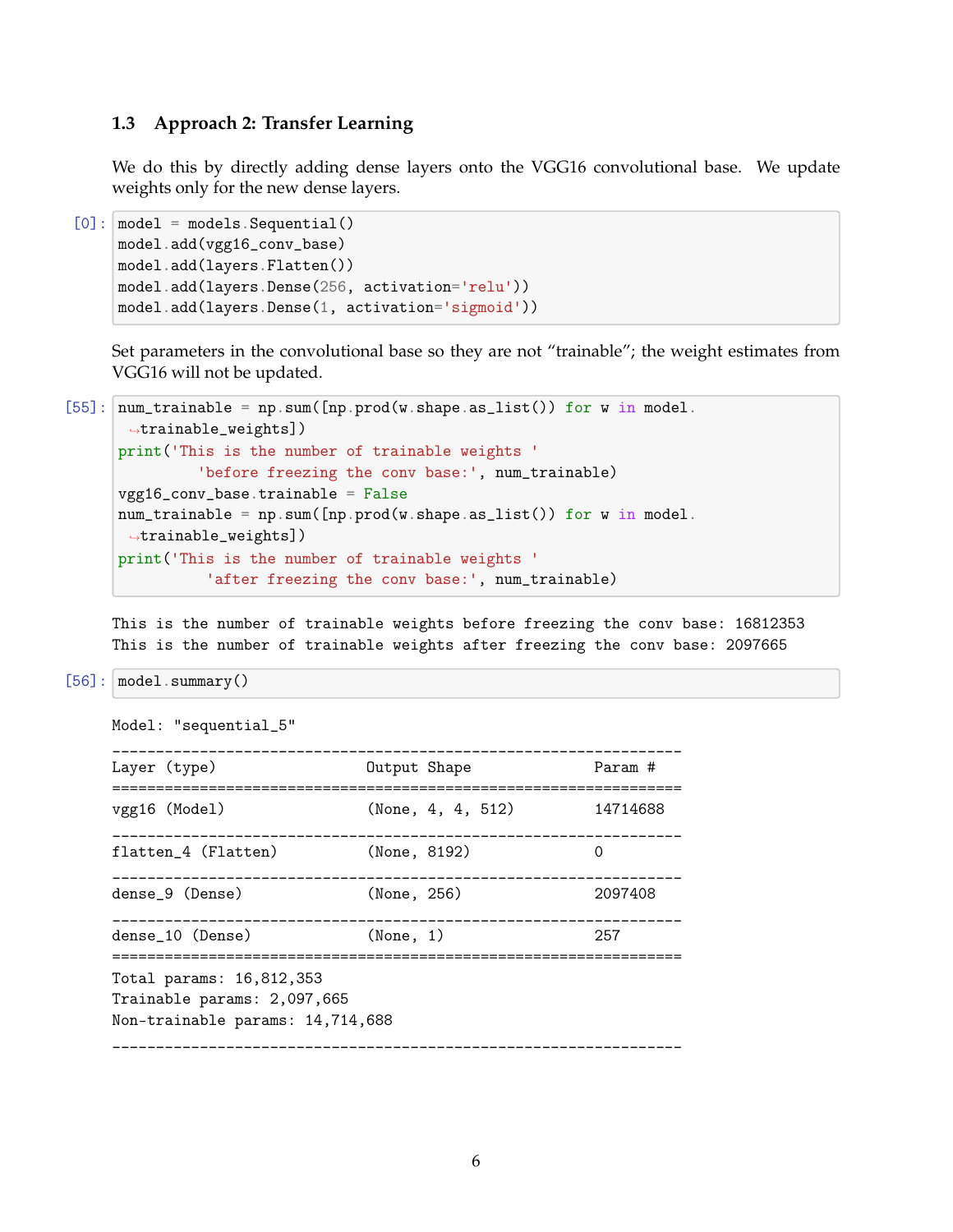Fit the model using data augmentation.

```
[57]: train_datagen = ImageDataGenerator(
            rescale=1./255,
            rotation_range=40,
            width_shift_range=0.2,
            height_shift_range=0.2,
            shear_range=2,
            zoom_range=0.2,
            horizontal_flip=True,
            fill_mode='nearest')
      test_datagen = ImageDataGenerator(rescale=1./255)
      train_generator = train_datagen.flow_from_directory(
              train_dir,
              target_size=(150, 150),
              batch_size=40,
              class_mode='binary')
      validation_generator = test_datagen.flow_from_directory(
              validation_dir,
              target_size=(150, 150),
              batch_size=20,
              class_mode='binary')
      model.compile(loss='binary_crossentropy',
                     optimizer=optimizers.Adam(lr=2e-4),
                     metrics=['acc'])
      tic = time.time()history = model.fit_generator(
            train_generator,
            steps_per_epoch=50,
            epochs=30,
            validation_data=validation_generator,
            validation_steps=50)
      \text{toc} = \text{time}.\text{time}()toc - tic
     Found 2000 images belonging to 2 classes.
```

```
Found 1000 images belonging to 2 classes.
Epoch 1/30
50/50 [==============================] - 21s 426ms/step - loss: 0.5106 - acc:
0.7390 - val_loss: 0.3114 - val_acc: 0.8620
```
... so many epochs ...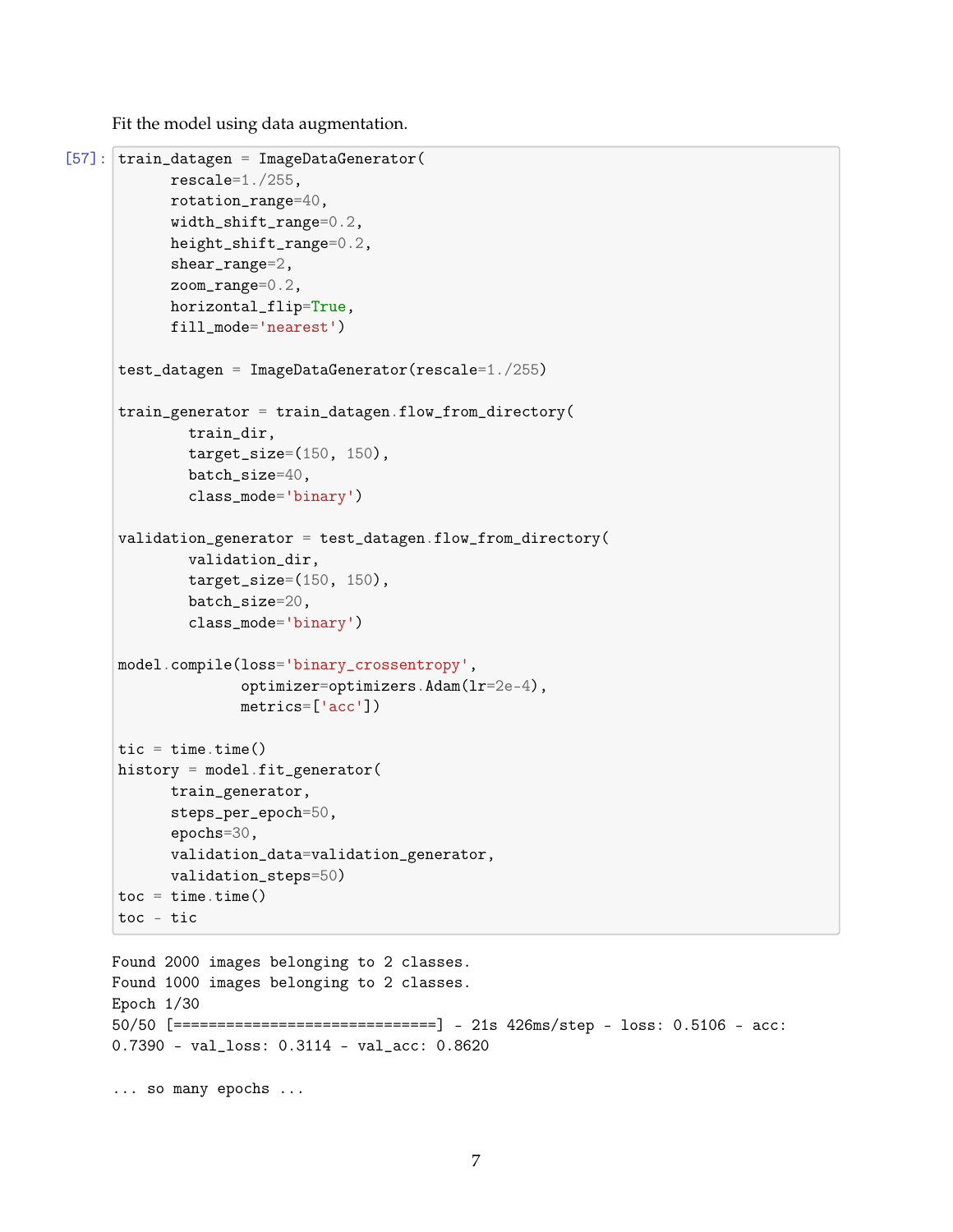```
Epoch 30/30
50/50 [==============================] - 17s 347ms/step - loss: 0.2212 - acc:
0.9115 - val_loss: 0.2527 - val_acc: 0.8920
```
[57]: 528.1107420921326



I did a little more training of this model and validation set accuracy improved ever so slightly. Cut for brevity.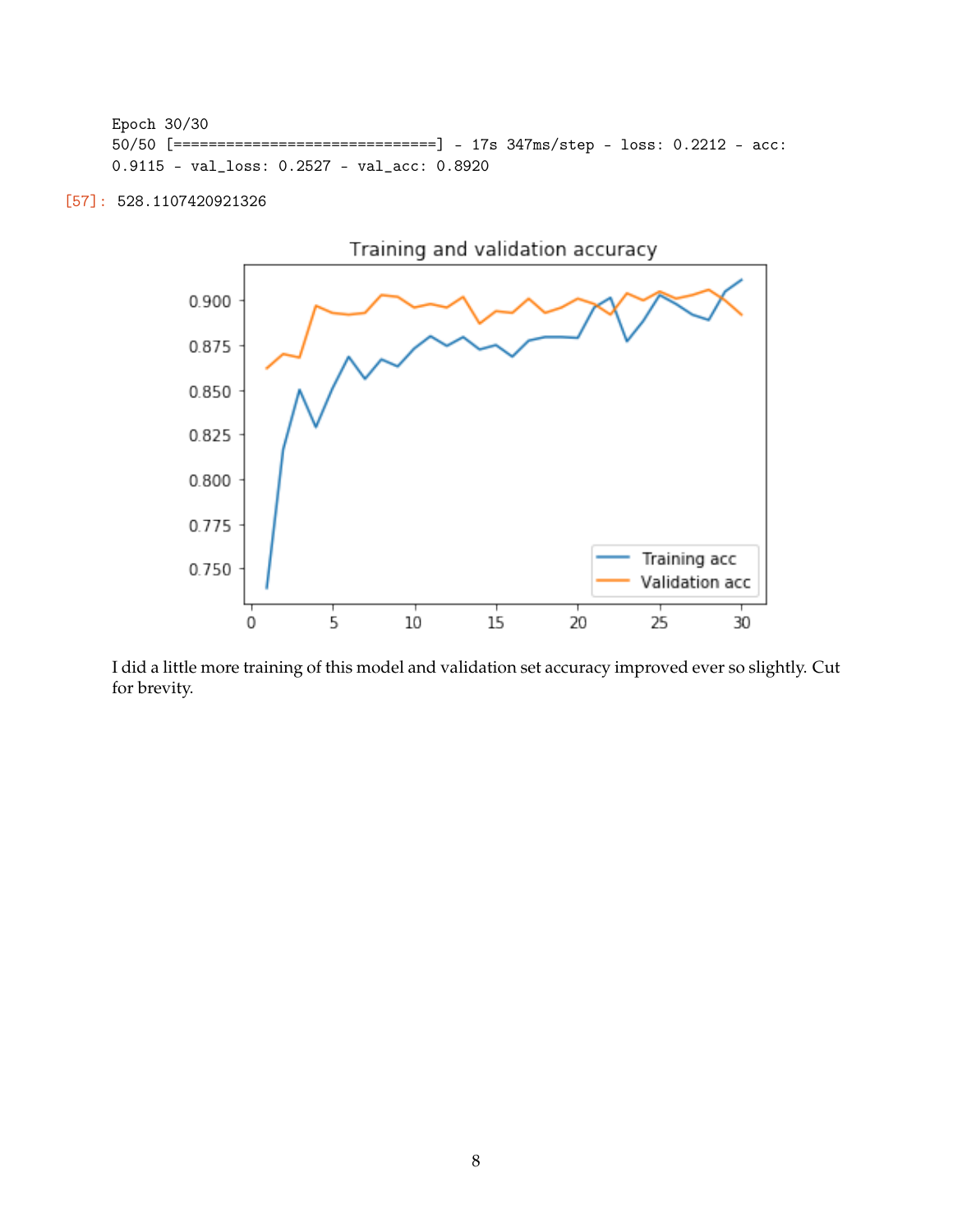# **1.4 Approach 3: Fine Tuning**

We'll now unfreeze the last block of convolutional layers in the VGG16 model, and update those weights as well.

[67]: vgg16\_conv\_base.summary()

| Model: "vgg16"                               |                      |                |
|----------------------------------------------|----------------------|----------------|
| Layer (type)                                 | Output Shape         | Param #        |
| input_2 (InputLayer)                         | (None, 150, 150, 3)  | 0              |
| block1_conv1 (Conv2D)                        | (None, 150, 150, 64) | 1792           |
| block1_conv2 (Conv2D)                        | (None, 150, 150, 64) | 36928          |
| block1_pool (MaxPooling2D)                   | (None, 75, 75, 64)   | 0              |
| block2_conv1 (Conv2D)                        | (None, 75, 75, 128)  | 73856          |
| block2_conv2 (Conv2D)                        | (None, 75, 75, 128)  | 147584         |
| block2_pool (MaxPooling2D)                   | (None, 37, 37, 128)  | 0              |
| block3_conv1 (Conv2D)                        | (None, 37, 37, 256)  | 295168         |
| block3_conv2 (Conv2D)                        | (None, 37, 37, 256)  | 590080         |
| block3_conv3 (Conv2D)                        | (None, 37, 37, 256)  | 590080         |
| block3_pool (MaxPooling2D)                   | (None, 18, 18, 256)  | 0              |
| block4_conv1 (Conv2D)                        | (None, 18, 18, 512)  | 1180160        |
| block4_conv2 (Conv2D)                        | (None, 18, 18, 512)  | 2359808        |
| block4_conv3 (Conv2D)                        | (None, 18, 18, 512)  | 2359808        |
| block4_pool (MaxPooling2D)                   | (None, 9, 9, 512)    | 0              |
| block5_conv1 (Conv2D) (None, 9, 9, 512)      |                      | 2359808        |
| block5_conv2 (Conv2D)                        | (None, 9, 9, 512)    | 2359808        |
| block5_conv3 (Conv2D)                        | (None, 9, 9, 512)    | 2359808        |
| block5_pool (MaxPooling2D) (None, 4, 4, 512) |                      | $\overline{O}$ |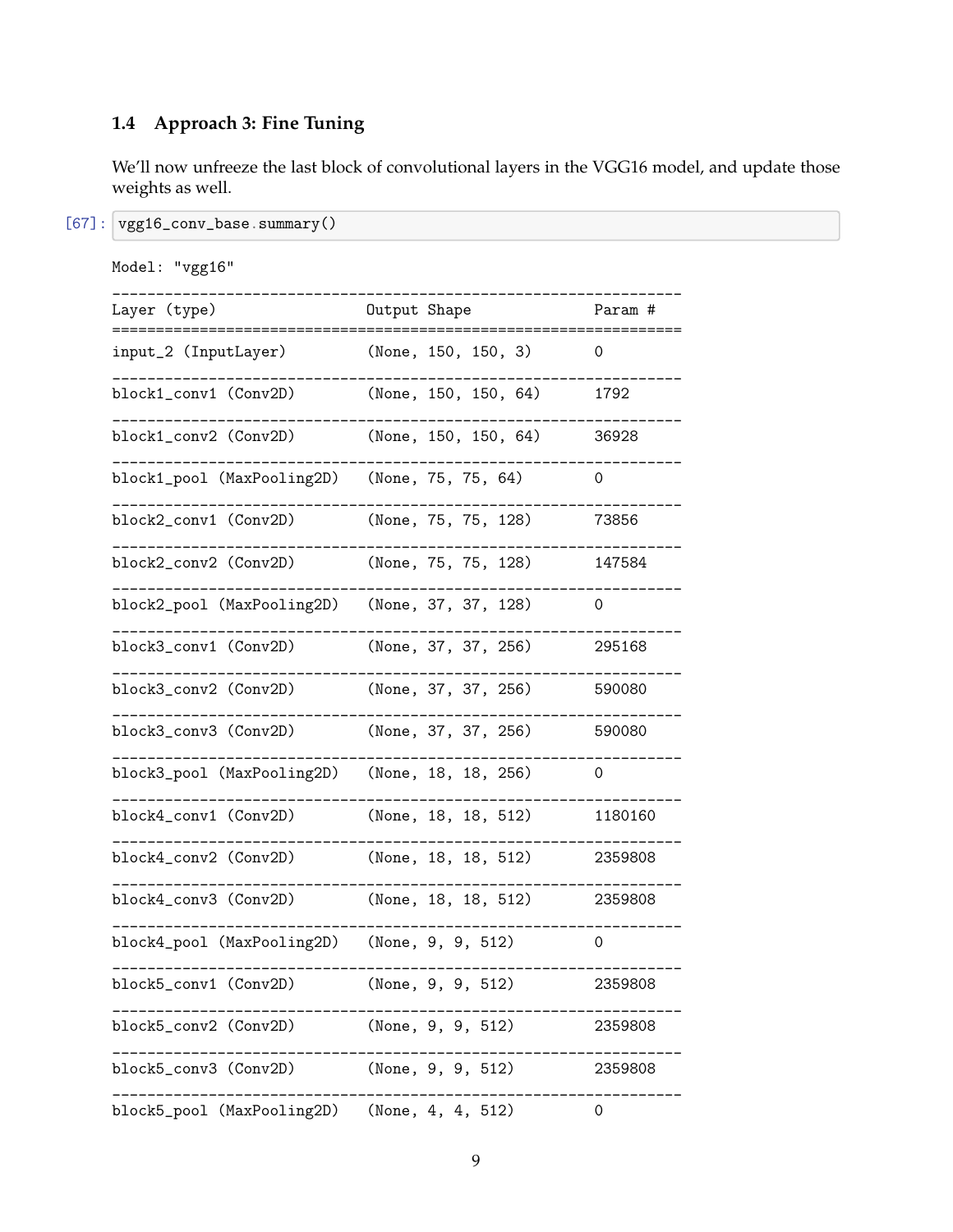```
=================================================================
Total params: 14,714,688
Trainable params: 7,079,424
Non-trainable params: 7,635,264
   _________________________________________________________________
```
We'll set the weights to be trainable starting with the 'block5\_conv1' layer.

```
[0]: vgg16_conv_base.trainable = True
     set_trainable = False
     for layer in vgg16_conv_base.layers:
         if layer.name == 'block5_conv1':
             set_trainable = True
         if set_trainable:
             layer.trainable = True
         else:
             layer.trainable = False
```

```
[68]: model.compile(loss='binary_crossentropy',
                    optimizer=optimizers.Adam(lr=1e-6),
```

```
metrics=['acc'])
```
model.summary()

```
Model: "sequential_5"
_________________________________________________________________
Layer (type) Dutput Shape Param #
=================================================================
vgg16 (Model) (None, 4, 4, 512) 14714688
  _________________________________________________________________
flatten_4 (Flatten) (None, 8192) 0
  _________________________________________________________________
dense_9 (Dense) (None, 256) 2097408
_________________________________________________________________
dense_10 (Dense) (None, 1) 257
=================================================================
Total params: 16,812,353
Trainable params: 9,177,089
Non-trainable params: 7,635,264
_________________________________________________________________
```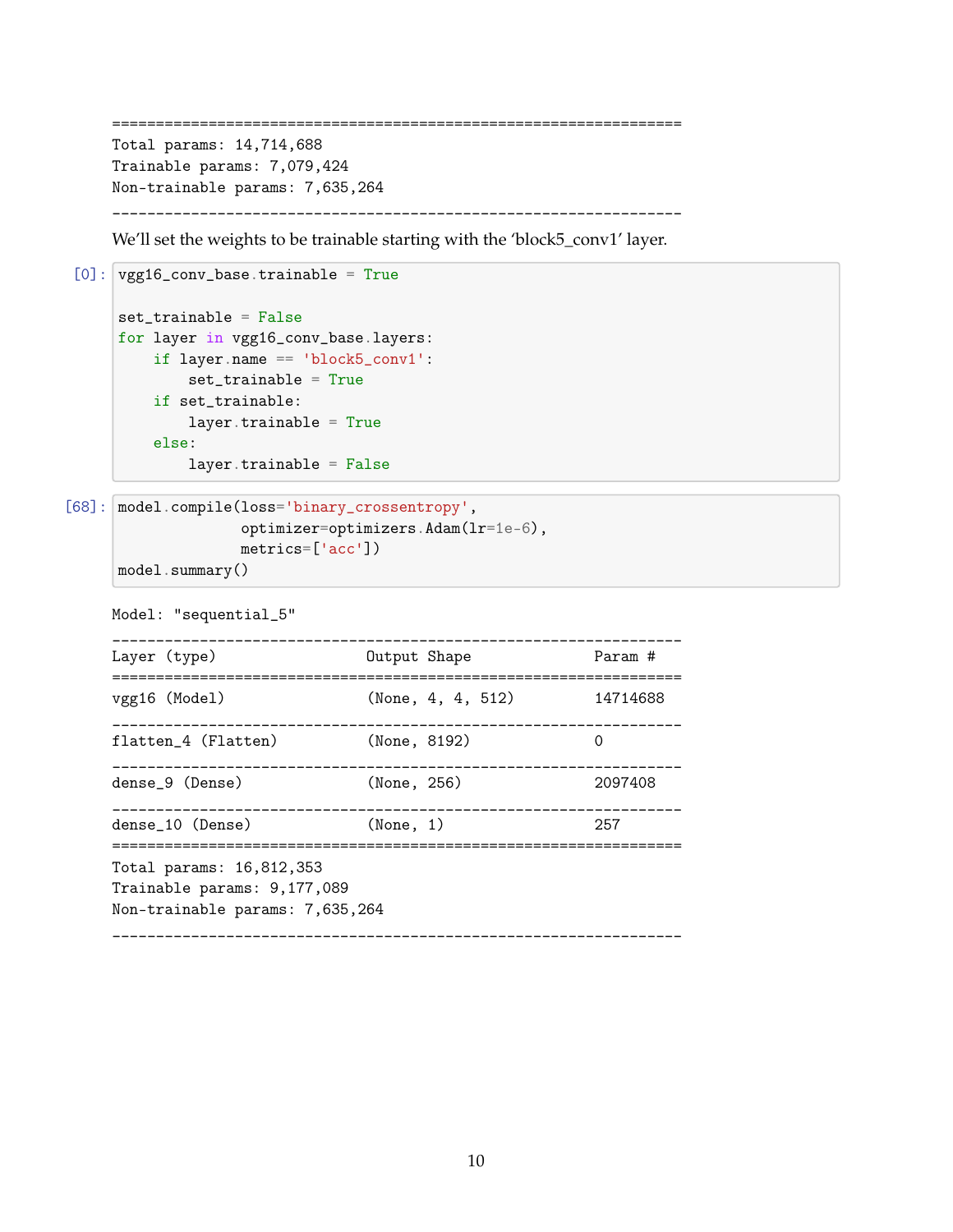Run estimation. We're continuing from the weight estimates as they were at the end of Approach 2.

```
[69]: \text{tic} = \text{time.time}()even_even_more_history = model.fit_generator(
             train_generator,
             steps_per_epoch=100,
             epochs=30,
             validation_data=validation_generator,
             validation_steps=50)
      \text{toc} = \text{time}.\text{time}()toc - tic
     Epoch 1/30
     100/100 [==============================] - 36s 357ms/step - loss: 0.1960 - acc:
     0.9165 - val_loss: 0.2336 - val_acc: 0.9090
     ... all the epochs ...
     Epoch 30/30
     100/100 [==============================] - 35s 348ms/step - loss: 0.1211 - acc:
     0.9530 - val_loss: 0.2168 - val_acc: 0.9100
                                  Training and validation accuracy
                             Training acc
                0.95
                            Validation acc
                0.94
                0.93
                0.92
```
0.91 0.90 5 10 15 25 20 30 O

After reducing the learning rate and training for an additional 60 epochs, I eked out another 1% classification accuracy.